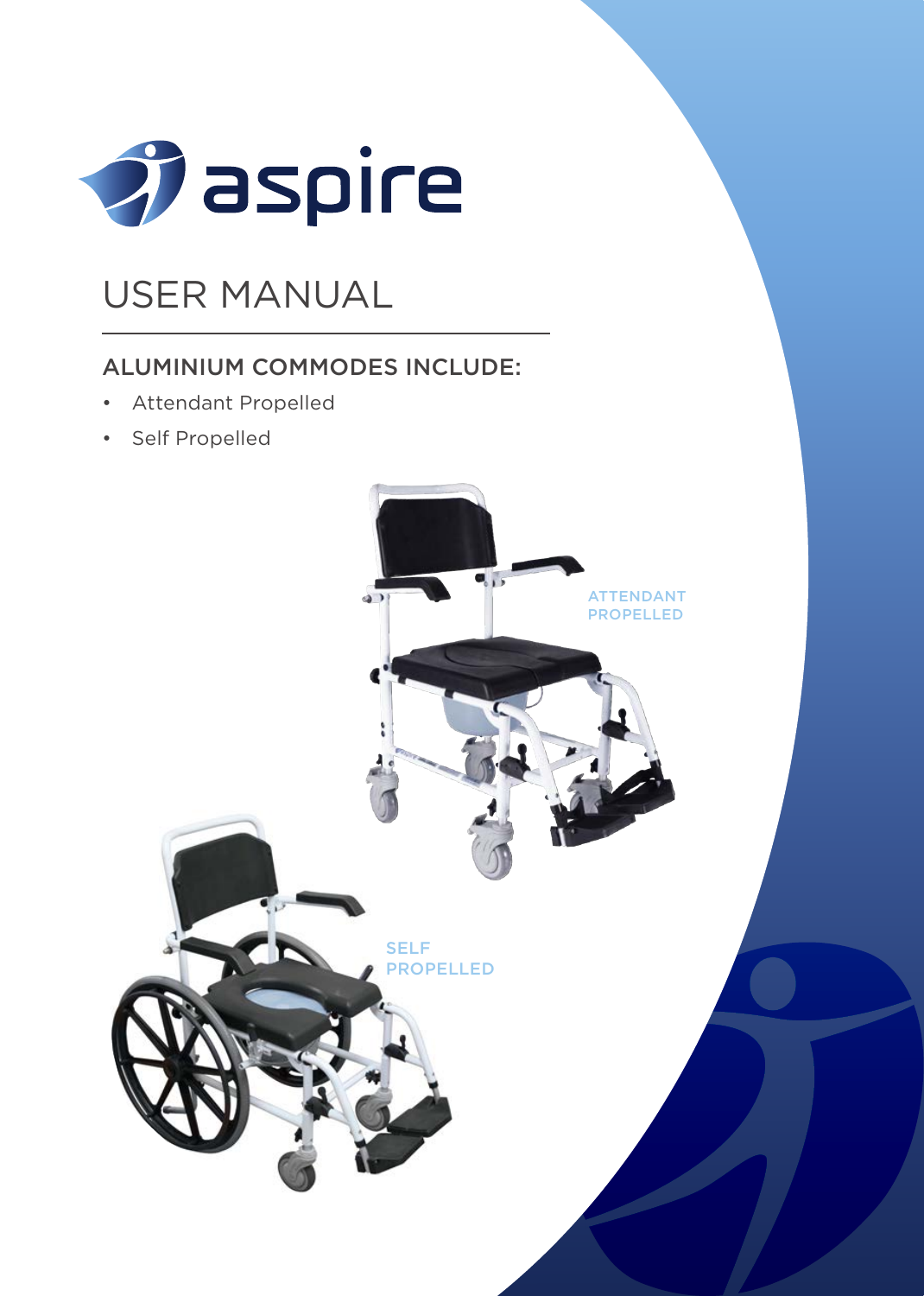TABLE OF CONTENTS

|  | 9. Service & Maintenance _______________ 16 |  |
|--|---------------------------------------------|--|
|  |                                             |  |
|  |                                             |  |
|  |                                             |  |

Thank you for choosing this commode from our Aspire Commode range.

This product has been specifically designed to offer comfort, support and safety.

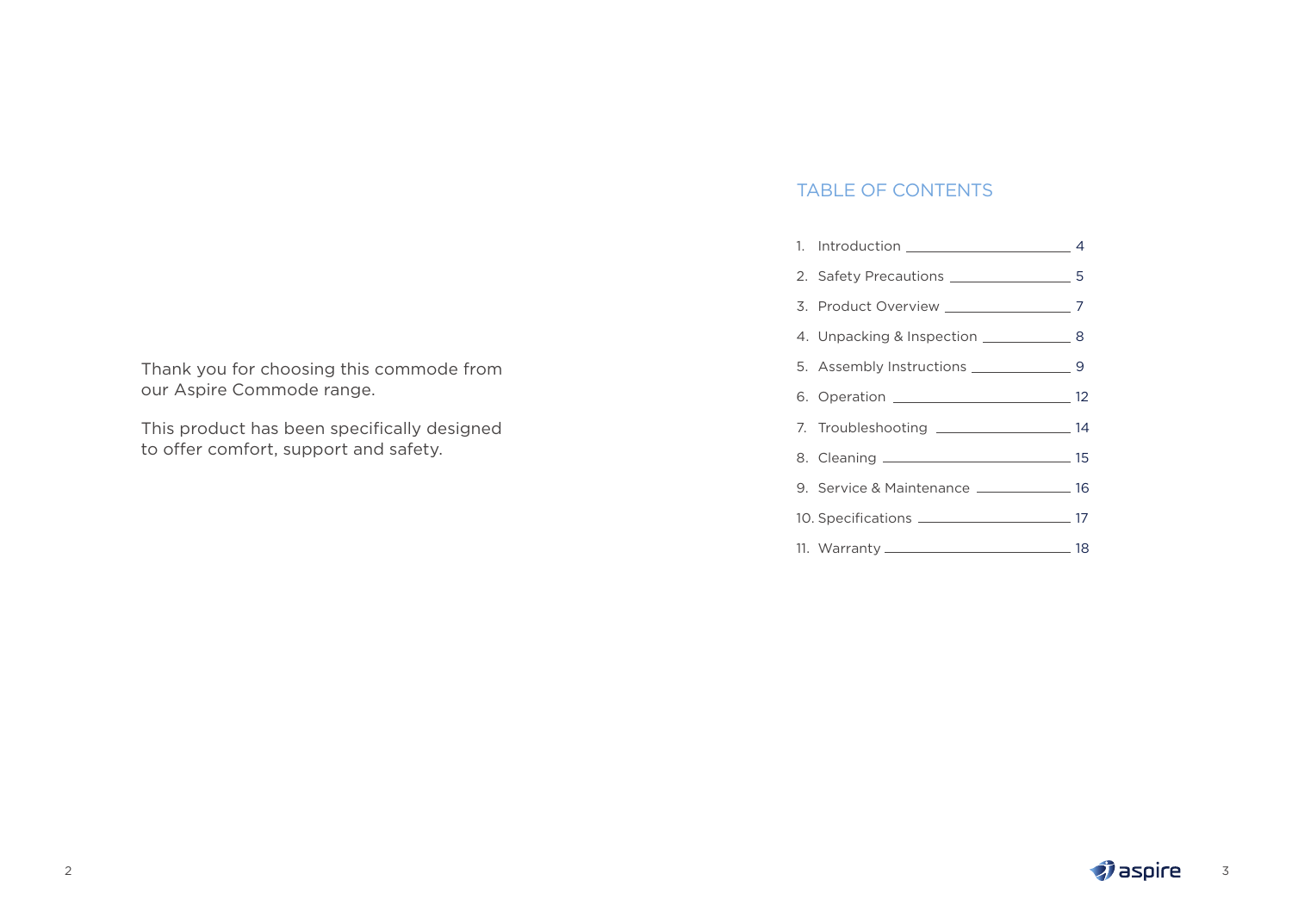The Aspire Aluminium Commode range is designed for the community or homecare environment. The commodes have a fabricated aluminum frame with a powder coat finish and utilise plastic and PU components of various material specifications.

#### **Clinical Applications and Area of Use**

These commodes are appropriate for adult patient care and should only be used under the instruction of a carer or health professional where concerns exist around patient use.

#### **Key Features**

- Maximum safe working load (SWL) of the commodes is 136kg
- Attendant propelled and Self propelled options available
- Locking and non-locking castors
- Height adjustability to accommodate different users
- Power coated aluminium finish
- Swing back arms for ease of cleaning
- Soft opening PU seat

# 1. INTRODUCTION 2. SAFETY PRECAUTIONS

It is important that this User Manual is read in its entirety prior to using the commode. The manual is designed to ensure that users are equipped with the information required to competently and responsibly operate this commode.

It is recommended that the User Manual be kept in an easily accessible place for quick reference. If required, Aspire product specialists can provide additional training.

All warnings and cautions within this manual should be strictly adhered to. Failure to do so could result in harm to the patient or operator.

**Warnings** highlighted throughout this manual identify possible hazards in procedures or conditions which if not followed correctly could result in serious injury or fatality.

**Cautions** highlighted throughout this manual identify possible hazards in procedures or conditions, which if not followed correctly could result in equipment damage or failure.

### GENERAL

- This commode is designed to be used indoors.
- Suitable for wet areas but not pools.
- The clinically qualified person responsible should consider the age, size and condition of the patient before using the commode.
- The maximum user weight is 136kg.

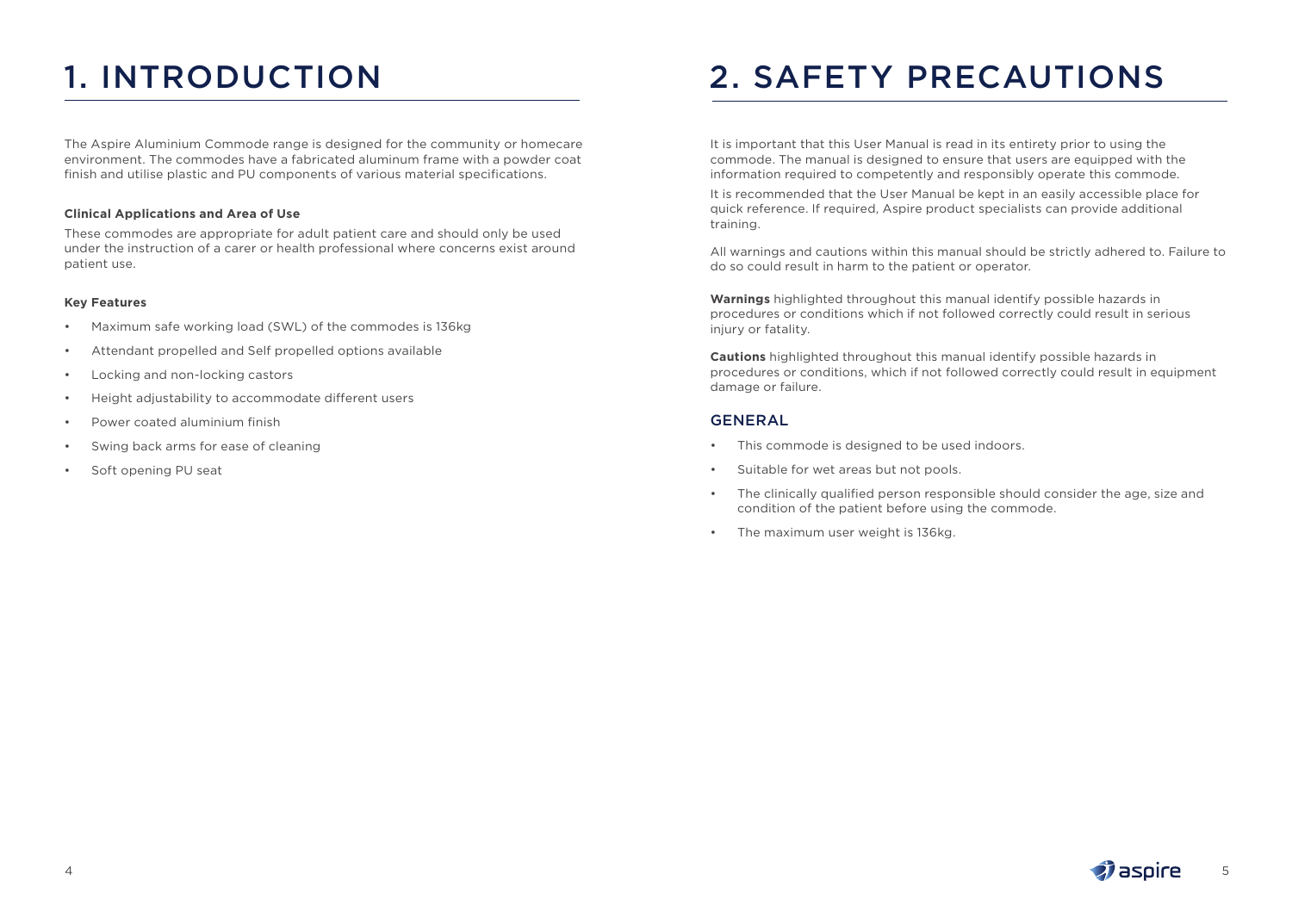- **ALWAYS** check with your healthcare professional prior to using this commode.
- **• ALWAYS** apply the brakes when the commode is stationary.
- **• ALWAYS** ensure brakes remain locked when transferring into or out of the commode.
- **• ALWAYS** ensure that the legrests are swung away when transferring into and out of the commode.
- **• ALWAYS** ensure that attendant and patient limbs are free from potential entrapment areas before operating any functions.
- **• DO NOT** stand on the product.
- **• DO NOT** use outdoors.
- **• DO NOT** use this product without reading the user manual in its entirety.
- **• DO NOT** use if defective.
- **• DO NOT** make any changes or modifications to this product without consultation from your Aspire Dealer.

# 3. PRODUCT OVERVIEW

The Aspire Aluminium Commode range is designed specifically for the community and aged care environment. Please take time to familiarise yourself with key components shown below:

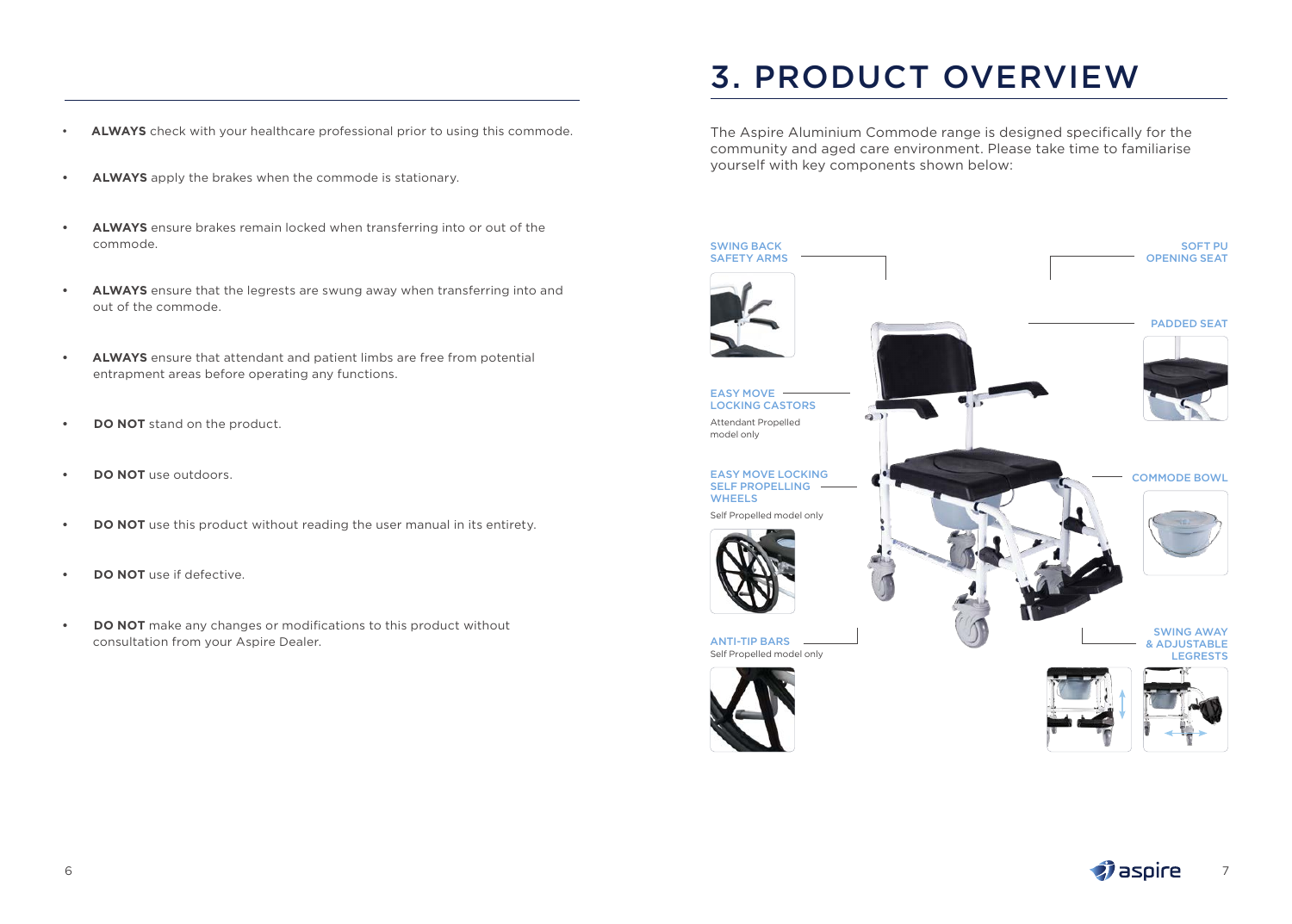# 4. UNPACKING & INSPECTION

Aspire Aluminium Commodes come packaged in 1 box for maximum protection. Check box to ensure no components are missing and contact Aidacare if this occurs on 1300 133 120

3

6

- Soft PU backrest  $\mathbf{a}$
- Soft PU seat  $\mathbf{Q}$
- User Manual (in plastic bag) 3
- Hand wheels for backrest  $(2x)$ 4
- Hand wheels for height adjustment (4x) 6
- Swing away footrests 6
- Commode frame with armrests  $\overline{a}$
- Locking Castors (4x) - Attendant propelled model only 8
- Non-locking castors (2x) - Self propelled model only **9**
- Bowl & lid 10















# 5. ASSEMBLY INSTRUCTIONS

### STEP 1A

Insert the castor tube into the frame and secure in place with hand wheels. Repeat 4 x times for attendant propelled version (4 x locking castor) and 2 x times (nonlocking on front only) for the self propelled version.



### STEP 1C

Mount self propelling wheel onto anchor clamp and lock in place with quick release axle (self propelling version only)



### STEP 1B

Mount the axle plate on the rear section of the frame (self propelled version only) and tighten screws with allen key provided.



### STEP 1D

Brakes will be mounted to the frame already (self propelled version only)



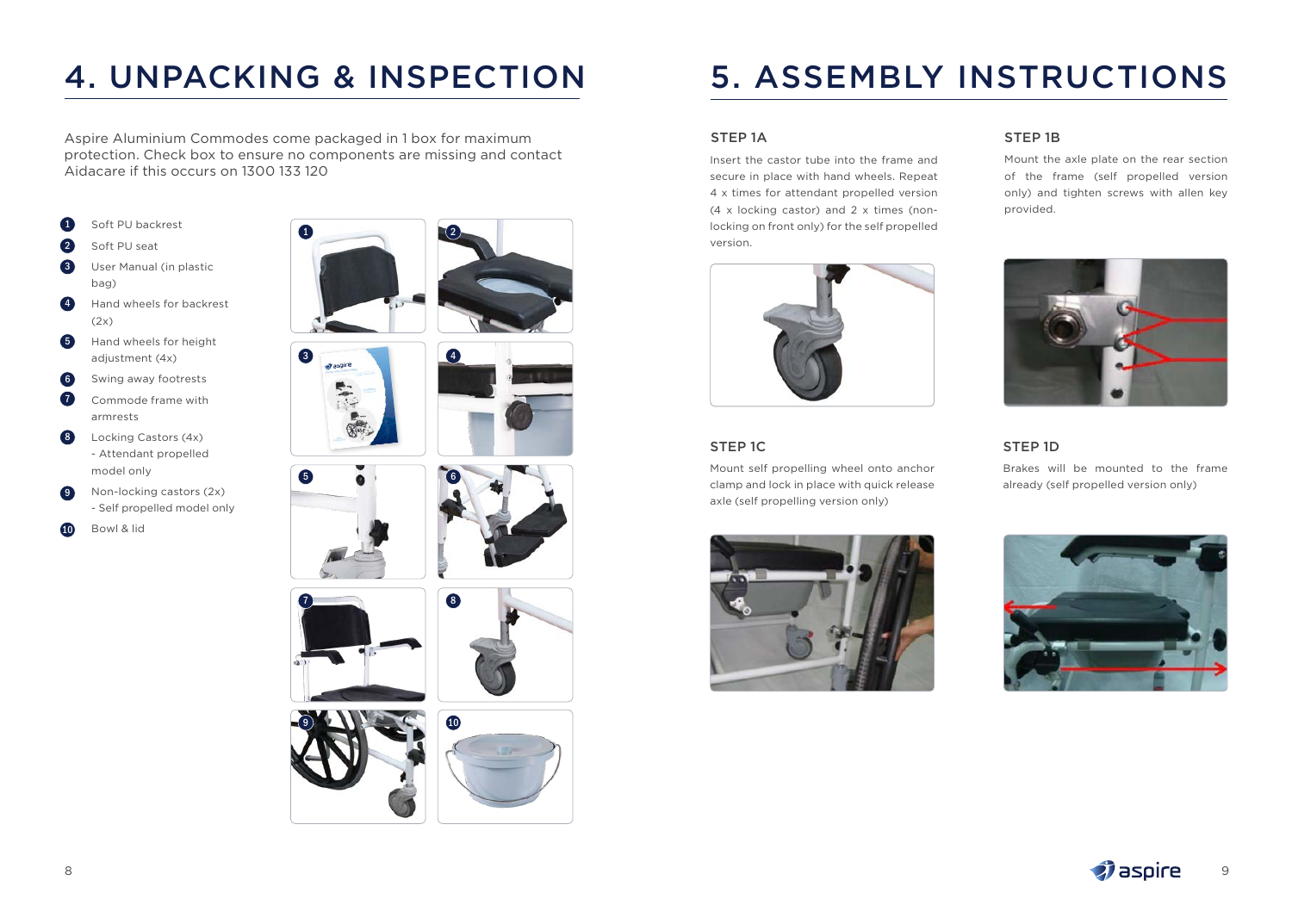### STEP 2A

Slide the backrest downwards onto mounting points until the clicks in place.



#### STEP 3A

Under the seat frame  $\bigoplus$  there are 6 x clips. Place the clips in the right positions highlighted in red  $\boxed{2}$  until they click into place. Make sure all 6 x clips keep the seat firmly in position.





#### STEP 2B

Tighten with hand wheels and ensure the backrest is properly positioned and firmly secured.



#### STEP 3B

On the seat is a removable seat cover. When using the chair as a shower chair, slide the insert into the open seat.



#### STEP 4

Slide the edge of the commode bowl along the rails and make sure it is in a stable position and clicks into place. Repeat this step in reverse to remove the bowl for easy cleaning.



#### STEP 5

Insert legrests into receivers on front of commode 1 and lock into place by swinging towards centre. Lift the pivot pin 2 to unlock and remove the footrests by swinging outwards.



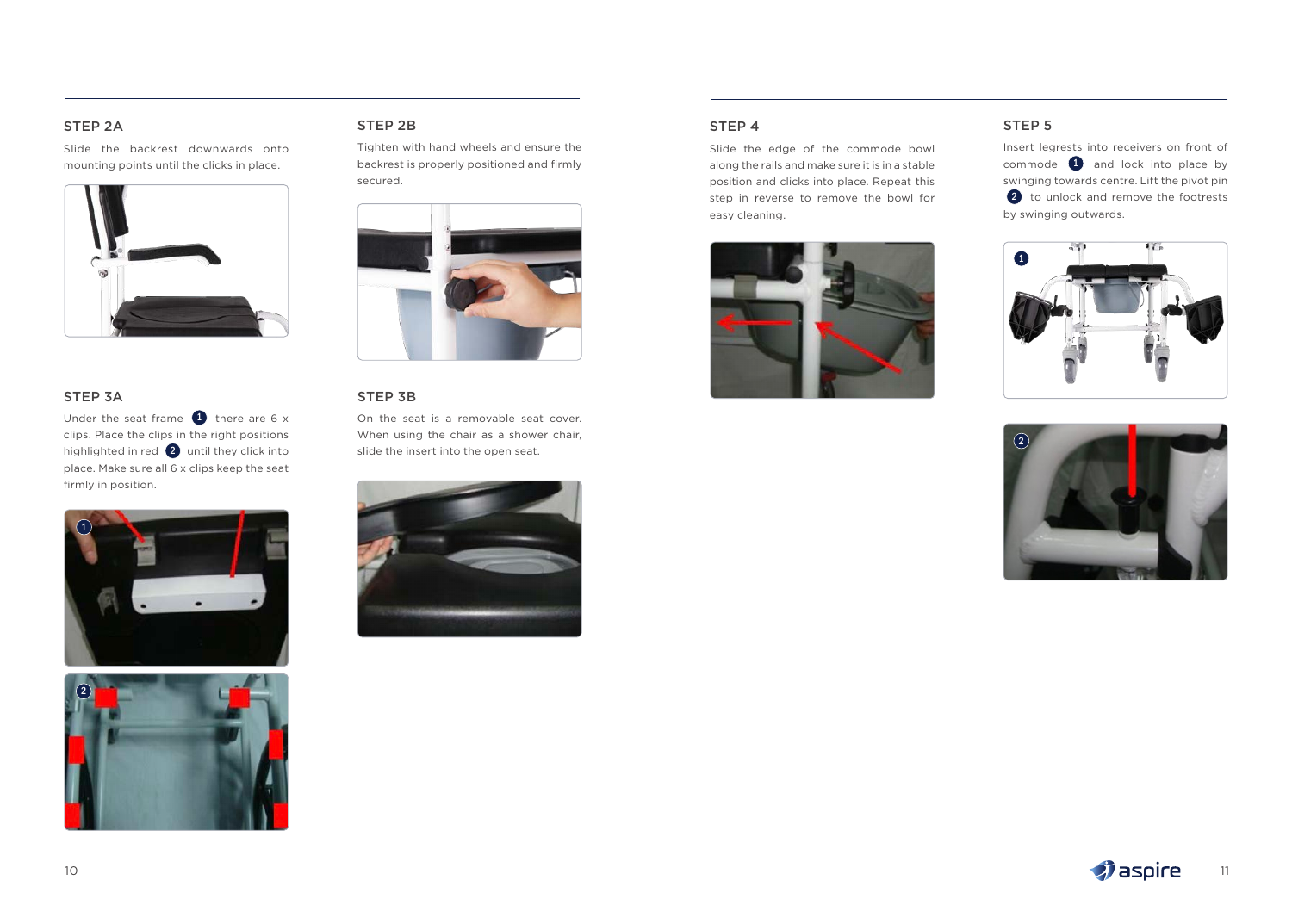# 6. OPERATION

### Activating the Locking Castors - Attendant Propelled Model

- To engage, press the red lever down with your foot **1**
- To disengage, press the black lock down with your foot 2





### Activating the Brakes - Self Propelled Model

- Push down and forward on the black hand levers on both sides of the commode to lock rear wheels in place
- Pull up and back on the hand levers



### Adjusting the Legrests

- Lift the pivot pin to lock or unlock the footrests 1
- If the user wishes to vacate the chair, swing the footrests outwards for clearance. They can be completely removed by lifting upwards 2



### Installing & Removing Commode Bowl

- Slide the edge of the commode bowl along the rails and make sure it is in a stable position and clicks into place
- Repeat this step in reverse to remove the bowl for easy cleaning



### Using Safety Swing Armrests

• The armrests can be swung up by  $90^\circ$  to assist with transfers



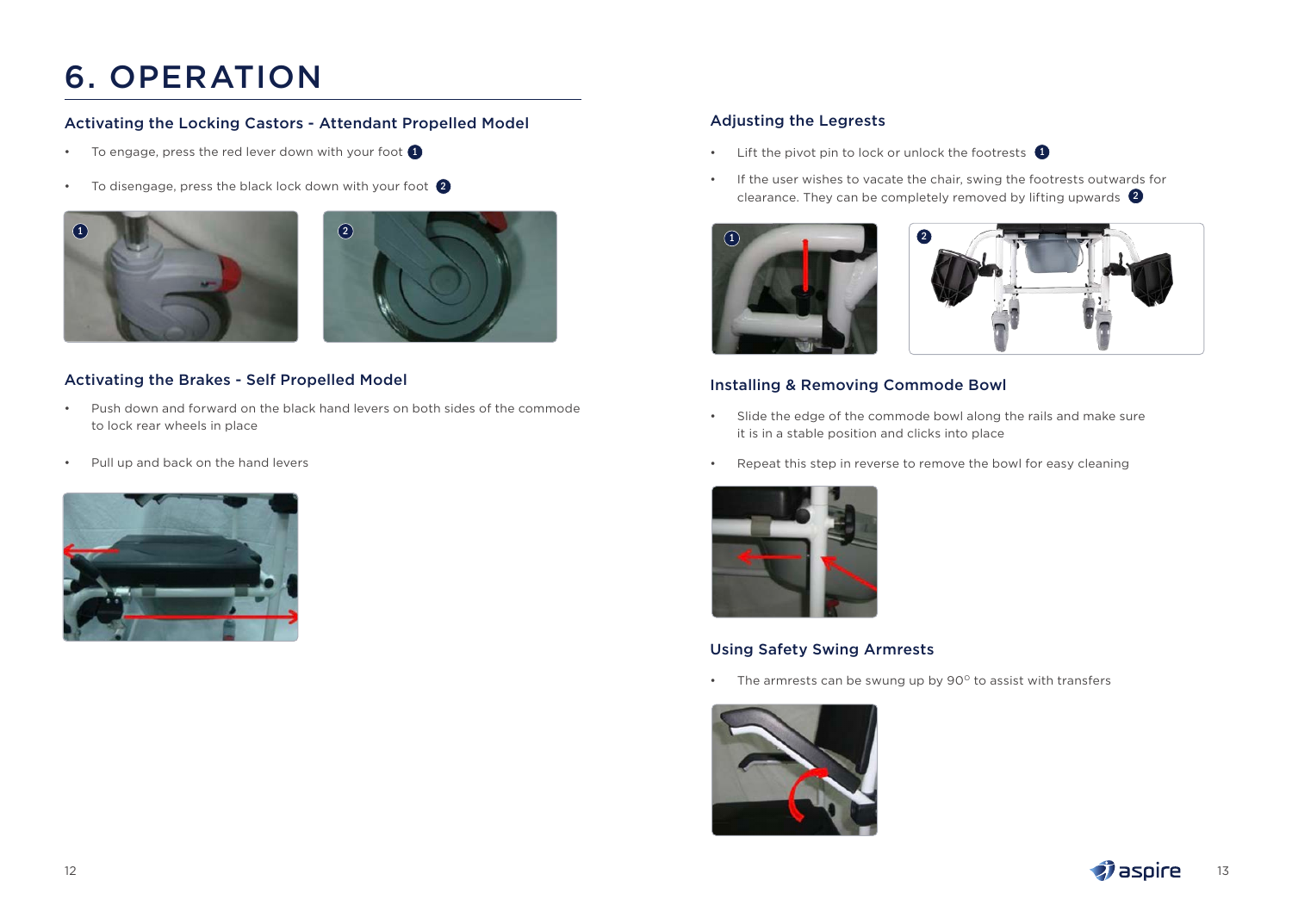# 7. TROUBLESHOOTING

| Fault                                                | Cause                                                      | Solution                                                   |  |  |  |
|------------------------------------------------------|------------------------------------------------------------|------------------------------------------------------------|--|--|--|
| Difficulty in<br>removing/<br>adjusting<br>footrests | Build up of<br>material in<br>receivers                    | • Remove footrests, clean receivers and<br>footrest mounts |  |  |  |
| Difficulty<br>adjusting the<br>seat height           | Build up<br>of material<br>between<br>castors and<br>frame | • Remove castors, clean receivers and<br>castor mounts     |  |  |  |
| Difficulty in<br>maneuvering<br>castors              | Build up of<br>dirt between<br>fork and<br>castor          | • Clean castors thoroughly                                 |  |  |  |

Should problems persist contact Aspire Service on 1300 133 120.

# 8. CLEANING

#### **WARNING**

Note: It is strongly recommended that protective clothing be used when cleaning.

- Frame and metal components Always keep the commode clean for greater comfort and long-lasting performance. Clean metal components with water and a mild detergent. Wipe dry.
- Brakes The braking effect depends on the state of the tyre tread. Excessive dirt build-up may negatively affect the application of the brakes. If necessary, clean tyres with a small brush to remove dust and waste.
- Seat and backrest padding All padding is made in PU foam that can be washed with water and neutral soap/detergent.
- Commode Bowl Remove and clean with water and a neutral soap/detergent.

#### **CAUTION**

Do not use abrasive Hypocarbonate or Phenolic compounds or pads.

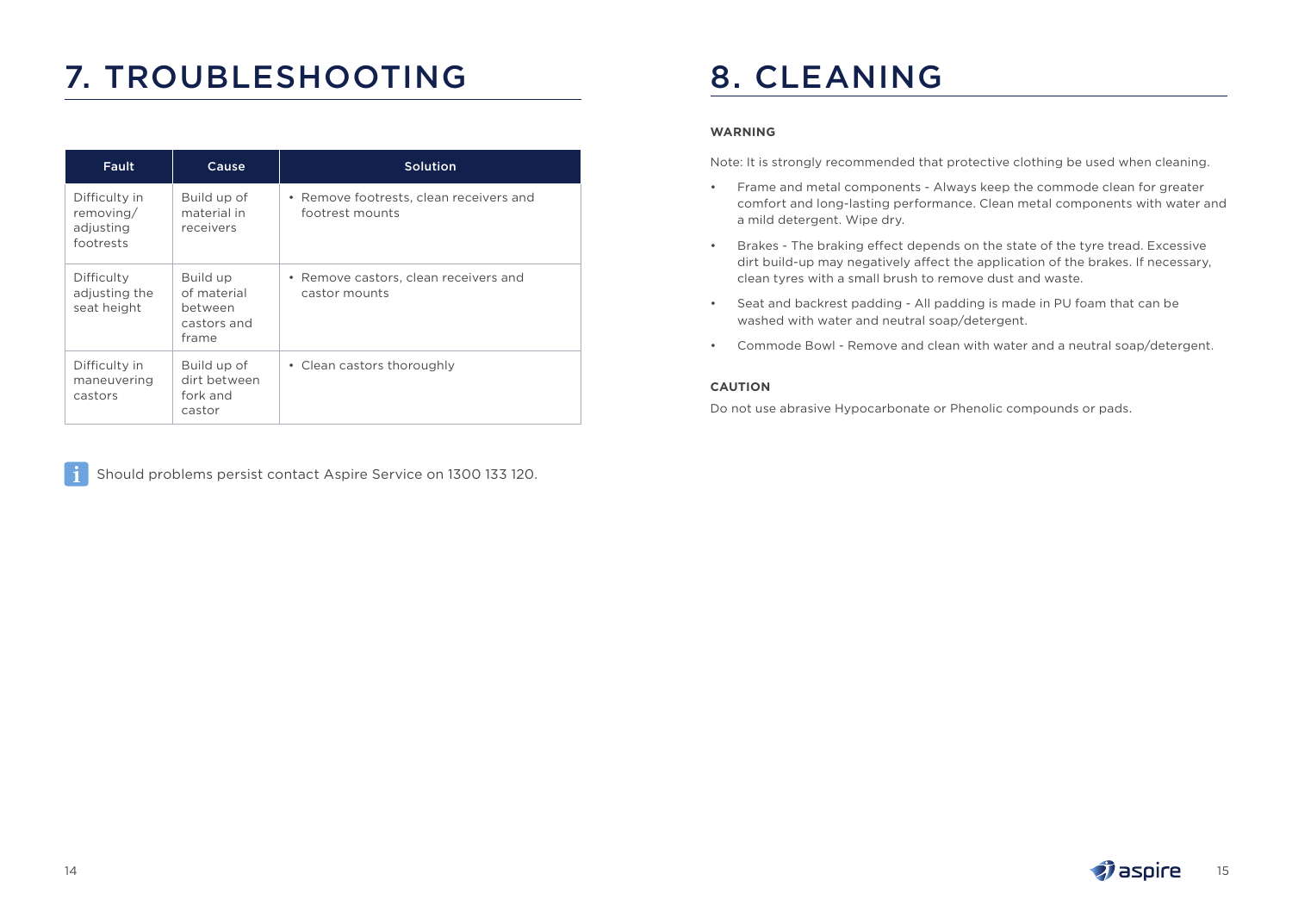# 9. SERVICE & MAINTENANCE

To prolong the working life of the commode and for trouble free operation it is recommended that routine inspections should be performed by a person who is suitably qualified and well acquainted with the design, use and care of Aluminium Commodes.

If inspection reveals that the safety of the commode is compromised in any way, it should be IMMEDIATELY WITHDRAWN FROM SERVICE, tagged as such and the owner notified, until repair or replacement has occurred.

#### Inspection:

A visual and functional inspection should be performed monthly and every time the commode changes user.

- Visually inspect mechanical components: can you see damage, chips or deformation to the frame, armrests, seat, backrest, legrests or commode bowl?
- Are the castors, wheels and brakes functioning as they should?
- Are all frame securement hand wheels present and tightened?

# 10. SPECIFICATIONS

### Aluminium Commode Attendant Propelled



|  | BTC068010<br>Attendant<br>Propelled | $990 -$<br>1040mm | 460mm | 440mm | 495mm | 220mm | 575mm | 580 <sub>mm</sub> |
|--|-------------------------------------|-------------------|-------|-------|-------|-------|-------|-------------------|
|--|-------------------------------------|-------------------|-------|-------|-------|-------|-------|-------------------|

### Aluminium Commode Self Propelled



| BTC068020<br>Self Propelled | $970 -$<br>610 <sub>mm</sub><br>995 <sub>mm</sub> | 440 <sub>mm</sub> | 490mm | 235mm | 575mm | 580 <sub>mm</sub> |  |
|-----------------------------|---------------------------------------------------|-------------------|-------|-------|-------|-------------------|--|
|-----------------------------|---------------------------------------------------|-------------------|-------|-------|-------|-------------------|--|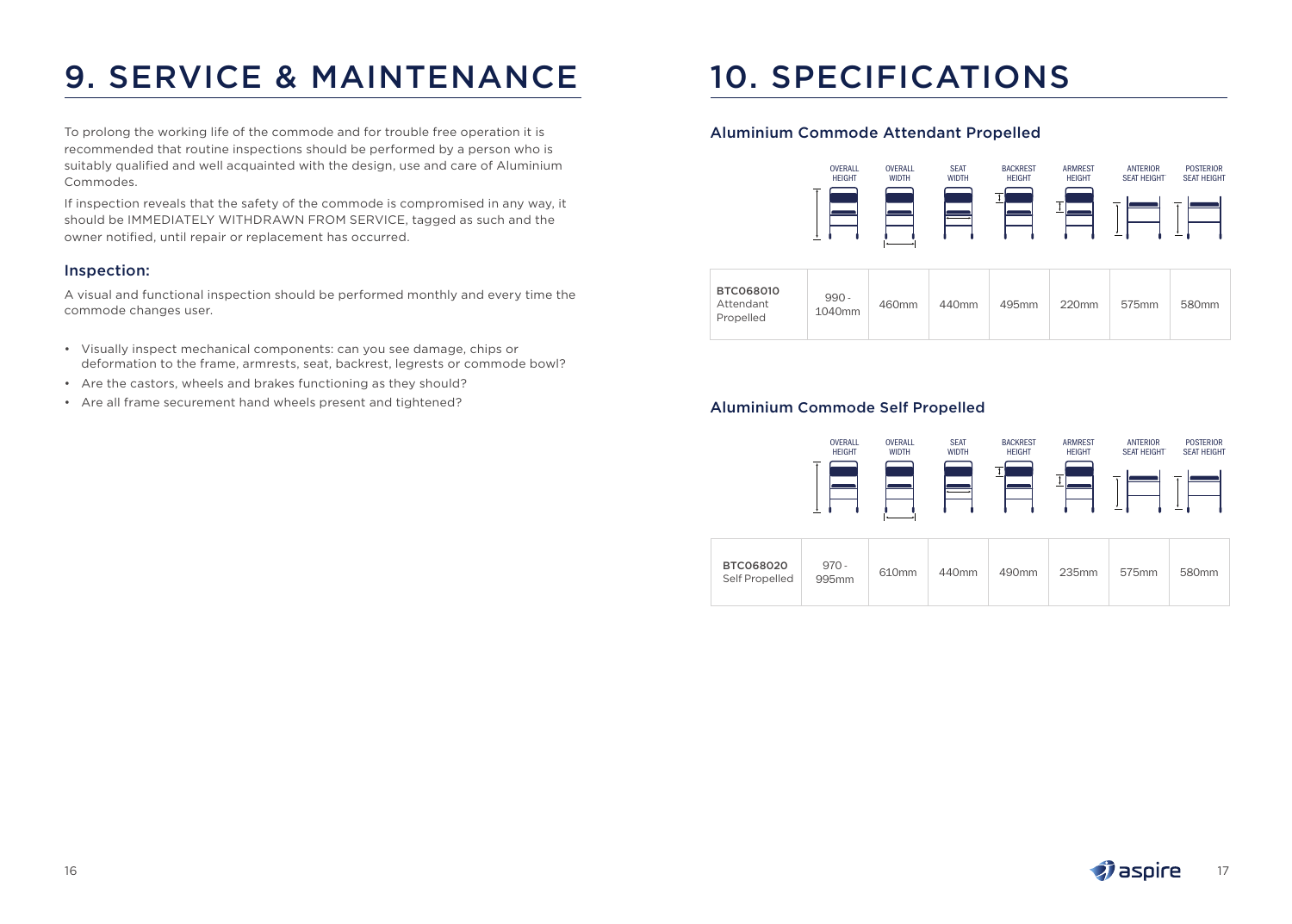# 11. WARRANTY

# **NOTES**

#### Warranty

Aspire Aluminium Commodes come with a five year corrosion resistance warranty on the external frame surface. If the product surface becomes damaged (such as paint chipped or scratched) this will void the warranty. A general one year warranty also applies covering faulty workmanship or defective materials. This warranty is valid for twelve months from the original purchase date, and to the original customer.

Aidacare is bound by Australian Consumer Law in respect to 'Warranty against Defects' on this product. A copy of the Aidacare 'Warranty against Defects' statement is available at www.aidacare.com.au.

Please contact Aidacare directly for support in regard to warranty matters on 1300 133 120.

Aidacare does not warrant against faults caused by incorrect use, unauthorised modification or any situation that could not be deemed as fair wear and tear.

The warranty on this product is a back to base warranty and does not cover any freight costs pertaining to the return of any items under warranty. Aidacare acknowledges and conforms to all ACCC guidelines around consumer rights. For further information contact Aidacare 1300 133 120.

Aidacare will not guarantee the safety and the correct functioning of the product in the case that any of the original components have been changed or modified and or replaced with non–original Aspire approved parts. If any faults are detected upon receiving the product please phone Aidacare to arrange a replacement. Any faults that are detected during normal use should be reported to Aidacare immediately to determine if warranty conditions apply and organise repair and/or replacement as applicable.

For servicing, preventative maintenance and any other questions regarding this or any other Aidacare product please contact:

Aidacare Pty Ltd Building 3A, 1 Moorebank Ave, Moorebank NSW 2170 T – 1300 133 120 W – www.aidacare.com.au E – product@aidacare.com.au

Spare parts list available on request.